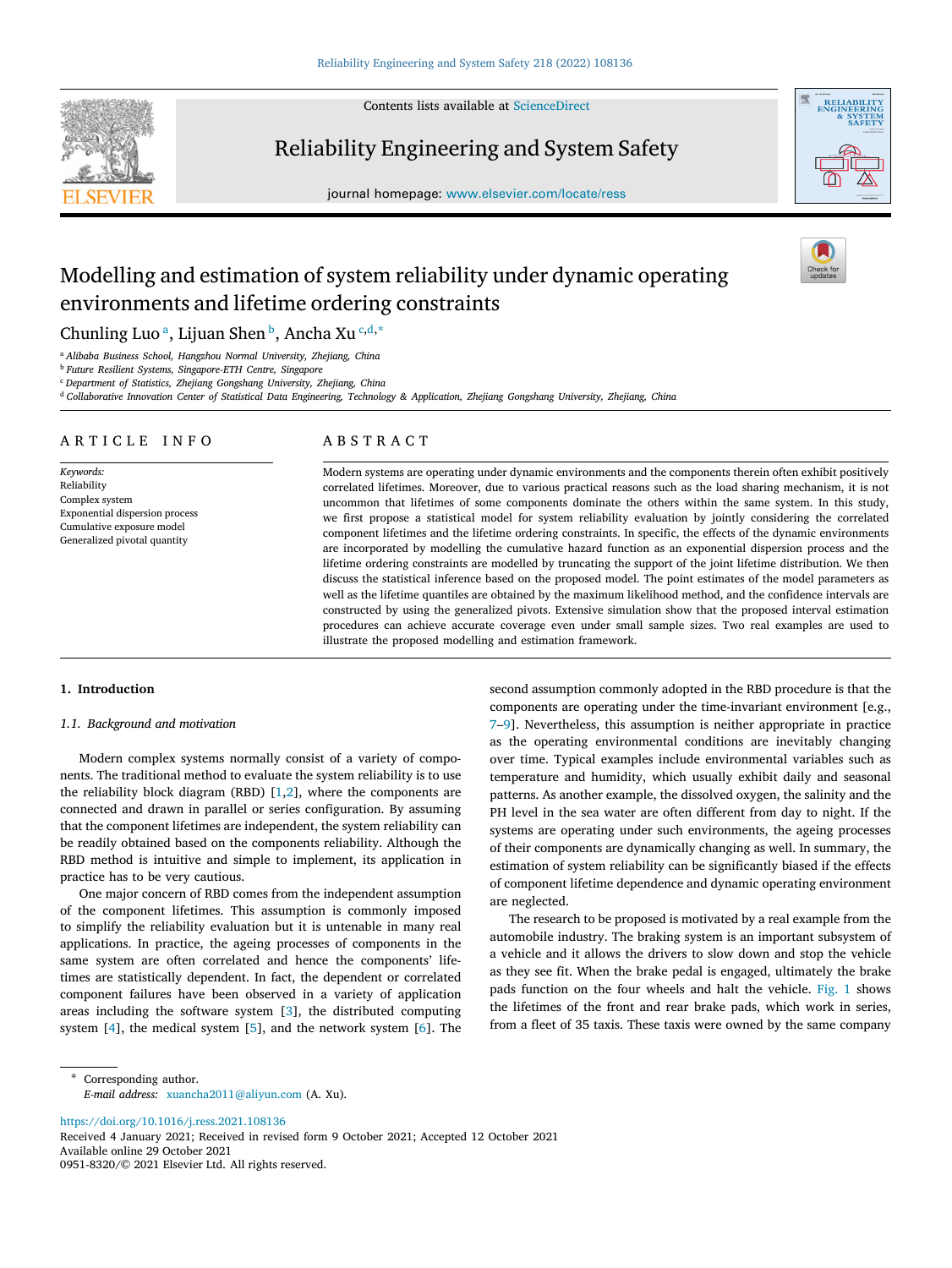

<span id="page-1-0"></span>**Fig. 1.** Lifetime of rear brake pads as the function of the lifetime of the front brake pads.

and they were operated in the same city in 2013. Because the failure of the brake pads is mainly due to wear, the braking action plays the dominating role in affecting their lifetimes. In practice, the presence of braking depends on many factors such as road conditions, speed limits, obstructions and driving habit. In other words, the operating environment of the brake pads is time-varying. Moreover, the figure indicates a positive correlation between the lifetimes of the front and rear brake pads, as short/long lifetimes of the components often appear in pair. At last, the figure also suggests that the lifetime of the front pads is always shorter than the lifetime of the rear pads for each vehicle. This is reasonable as more vehicle weight is pushing downward on the front tyre in presence of braking, causing the wear of the front brake pads more severe. In fact, such a phenomena is known as ordering constraint in the literature and it is commonly seen in systems where one component has to share more load than the other.

#### *1.2. Literature review*

The component lifetime dependence, the dynamic operating environments and the lifetime ordering constraints are often considered separately in the literature. Generally speaking, there are two ways to deal with the correlations between the component lifetimes. The first method is to directly use the multivariate distributions such as the multivariate log-normal distribution [[10\]](#page-8-8), the multivariate Weibull distribution [[11\]](#page-8-9) and the multivariate Birnbaum–Saunders distribution [[12\]](#page-8-10). Because the correlation structure is restrictive in these multivariate lifetime models, the copula functions have attracted more attention in the literature in constructing the multivariate distributions for their flexibility in modelling the correlations. Some recent examples include Liu et al. [[13\]](#page-8-11), Sun et al. [\[14](#page-8-12)], Lamboni and Kucherenko [[15\]](#page-8-13). Nevertheless, one drawback of the copula-based methods is that the related physical interpretation is often lacking [\[16](#page-8-14)].

Secondly, the effects of dynamic operating environments were often incorporated by using the covariates information. For example, Okaro and Tao [[17\]](#page-8-15) used the Weibull proportional hazards model with the scale parameter being a function of the covariates. Izquierdo et al. [[18\]](#page-8-16) proposed the dynamic Weibull proportional hazards model and dynamic artificial neural network-based reliability model, where the dynamic information of the covariates was incorporated to the component failure rate. Li et al. [[19\]](#page-8-17) used the Bayesian networks and proportional hazards model for reliability assessment by treating the

dynamic environments as covariates. In practice, however, the values of the covariates may not be available, e.g., the factors affecting the braking behaviour. In such cases, the most common way to model the effects of dynamic operating environments is to multiply the hazard function by a deterministic function of the calendar/operating time or a random variable following a certain distribution [\[20](#page-8-18)[–22](#page-8-19)]. However, as stated in Hong et al. [[23\]](#page-8-20), such a treatment essentially overlooks the uncertainties in the dynamic environments.

At last, the lifetime ordering constraints have been studied by a multitude of studies. For example, the ordering of component lifetimes is often observed in the  $k$ -out-of- $n$  systems or the coherent systems where some components have to share more load/weights than the others [[24–](#page-8-21)[26\]](#page-8-22). As shown in Zhang [[26\]](#page-8-22), ignorance of the lifetime ordering constraints could lead to a significant bias in the system reliability evaluation and hence could affect the decision making processes such as designing maintenance plan and warranty policies. The focus of these studies is mainly on estimation of the survival distributions, and neither of them considers the component lifetime dependence and the dynamic operating environments.

In summary, there have been very few studies simultaneously tackling the above-mentioned three factors. Two excellent exceptions are the recent studies by Hong et al. [[23\]](#page-8-20) and Xu et al. [[16\]](#page-8-14). The underlying idea of these studies is to use the cumulative exposure model, where the equivalent operating time is modelled by a stochastic process to account for both the dynamic operating environments and the correlations between component lifetimes, and its outstanding performance in evaluating multi-component system reliabilities has been validated by simulations and real examples. Nevertheless, these methods cannot be easily extended to deal with the ordering constraints on the component lifetimes.

In terms of the system reliability evaluation, the point estimation is generally easy as the standard maximum likelihood procedures can be well employed. In practice, the interval estimation is of more interest as it can quantify uncertainties during point estimation. When the components are independently operating under the time-invariant environments, the confidence intervals of the system reliability are often obtained by analytically deriving the distribution for some constructed quantities [[27–](#page-8-23)[29\]](#page-8-24). However, an exact distribution is generally not easy to construct when the components lifetimes are correlated and the operating environments are dynamic. In such cases, the large-sample approximation [\[16](#page-8-14)] and the bootstrap-based methods [[23\]](#page-8-20) are often used. Nevertheless, their performance in presence of moderate sample sizes cannot be guaranteed.

# *1.3. Objectives and outline*

By employing the brake pads lifetime data as an illustrative example, the objective of this study is two-fold. The first objective is to develop a general statistical model for system reliability evaluation by taking the dynamic operating environments, component lifetime dependence, and lifetime ordering constraints into consideration. Following the works in Hong et al. [[23\]](#page-8-20), Xu et al. [[16\]](#page-8-14) and assuming that the components are operated under the same dynamic operating environments, the first two factors are effectively incorporated by modelling the cumulative hazard function as a stochastic process. In particular, the exponential dispersion (ED) process which includes many commonly used stochastic processes as its special cases is adopted in this study. Furthermore, the support of the joint lifetime distribution is truncated to tackle the ordering constraints on the component lifetimes. Once the modelling framework is proposed, the second objective of this study is to develop the estimation procedures for the model parameters and the system reliability. In specific, the maximum likelihood method is used for the point estimation while the generalized inference methods are proposed for the interval estimation.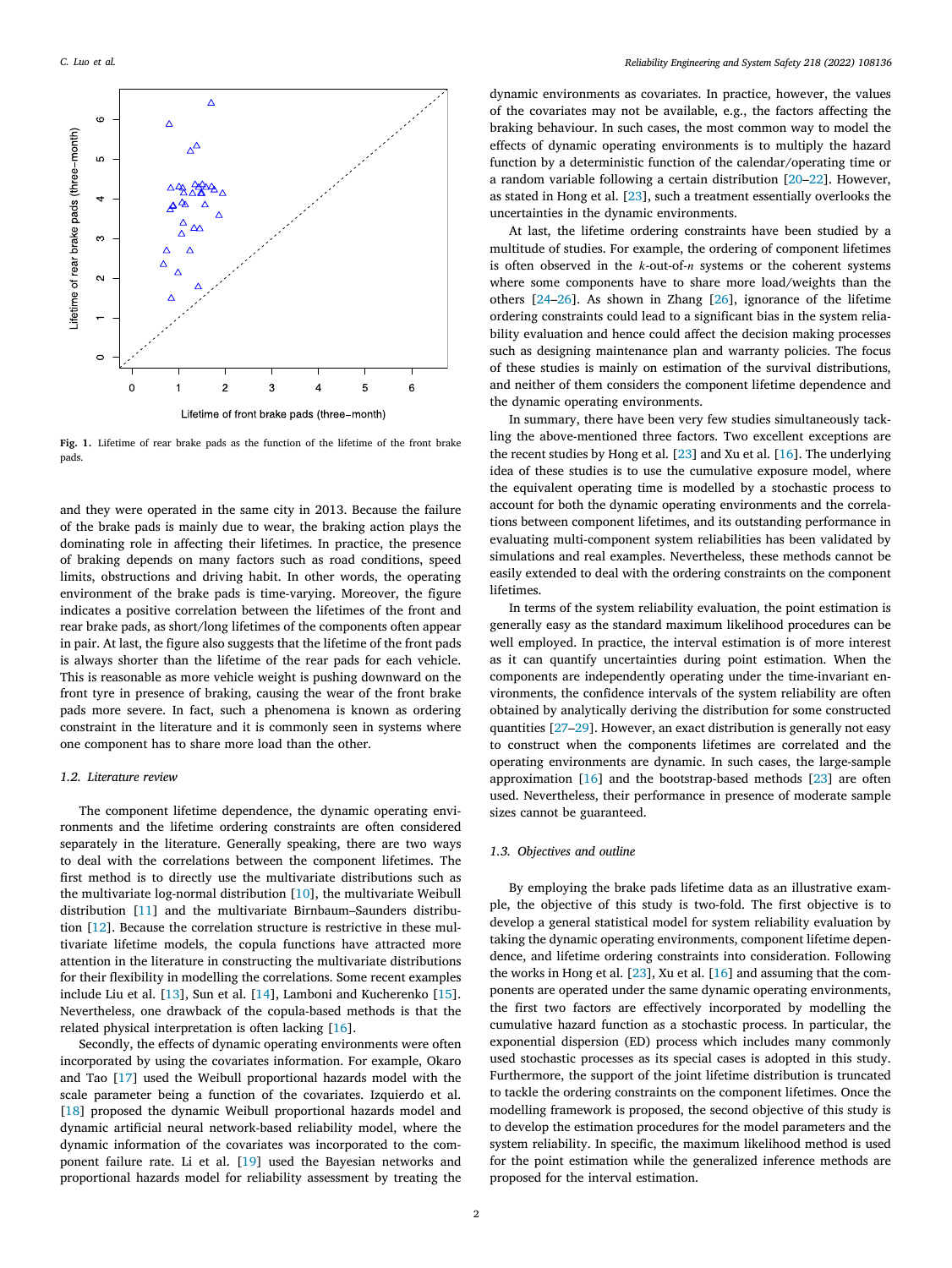The rest of the paper is organized as follows. Section [2](#page-2-0) introduces the modelling framework for components working under dynamic operating environments and with lifetime dependence and ordering constraints. Based on the proposed models, Section [3](#page-2-1) develops the statistical inference procedures for estimating the system reliability. Extensive simulations are conducted in Section [4](#page-3-0) to assess the performance of the proposed interval estimation methods. The analysis of the brake pads lifetime data is provided in Section [5,](#page-4-0) where another example on soccer data analysis is also discussed. Concluding remarks are given in Section [6](#page-6-0).

#### **2. Modelling of component lifetimes**

<span id="page-2-0"></span>Let  $T$  denote the component lifetime and  $S(t)$  the survival function. Then  $S(t) = \exp\{-C(t)\}\$ , where  $C(t)$  is the cumulative hazard function. For many popular lifetime models such as the Weibull, log-normal and gamma distributions,  $C(t)$  is simply a deterministic function of the calendar/operating time  $t$ . However, such a setting overlooks the unpredictable change in the operating environment. To account for the effects of the dynamic environment, it would be more reasonable to assume that  $C(t)$  follows a stochastic process  $\{Y(t), t \geq 0\}$  [[16,](#page-8-14)[23](#page-8-20)]. In this paper, we assume that  $\{y(t), t \geq 0\}$  is an ED process [[30–](#page-8-25) [32\]](#page-8-26), denoted as  $\mathcal{ED}(\mu H_\beta(t), \eta)$ , which has the following properties: (i)  $\mathcal{Y}(0) = 0$ ; (ii) it has independent increments; (iii) each increment  $Y = Y(t) - Y(s)$  ( $s < t$ ) follows the ED distribution ( $ED(\mu \Delta H_\beta(t), \eta)$ ) with probability density function (PDF)

$$
f_{ED}(y; \theta, \eta) = c(y, \Delta H_{\beta}(t), \eta) \exp{\{\eta[y\theta - \Delta H_{\beta}(t)\kappa(\theta)]\}},
$$
\n(1)

where  $\Delta H_{\beta}(t) = H_{\beta}(t) - H_{\beta}(s), H_{\beta}(\cdot)$  is a monotone increasing function of time with parameter  $\beta$ ,  $c(\cdot)$  is the canonical function, and  $\kappa(\cdot)$  is the cumulant function related to the successive cumulants of the ED distribution. In addition,  $\mu = \kappa'(\theta)$  is the drift parameter and  $\eta$  is the dispersion parameter. The mean and variance of ED process are respectively  $E[\mathcal{Y}(t)] = \mu H_\beta(t)$  and  $Var[\mathcal{Y}(t)] = \kappa''(\theta)H_\beta(t)/\eta$ . When  $\kappa''(\theta) = \mu^d$ ,  $d \in (-\infty, 0] \cup [1, \infty)$ , ED process covers many popular stochastic processes including, for example, Wiener process  $(d = 0)$ , Poisson process  $(d = 1)$ , compound Poisson process  $(1 < d < 2)$ , gamma process ( $d = 2$ ) and Inverse Gaussian process ( $d = 3$ ).  $\kappa(\theta)$  has an analytical form as follows [[33\]](#page-8-27):

$$
\kappa(\theta) = \begin{cases}\n\exp(\theta), & d = 1, \\
-\log(-\theta), & d = 2, \\
\frac{[(1-d)\theta]^{(2-d)/(1-d)}}{2-d}, & d \neq 1 \text{ and } 2.\n\end{cases}
$$
\n(2)

It can be easily shown that  $\kappa(\theta)$  is a strictly convex function of  $\theta$  given  $d$ due to  $\kappa''(\theta) = \mu^d$  with  $\mu > 0$ , and that the moment generating function of  $\mathcal{Y}(t)$  is

$$
E[\exp(s\mathcal{Y}(t))] = \exp\{\eta H_{\beta}(t)[\kappa(\theta + s/\eta) - \kappa(\theta)]\}.
$$
\n(3)

When there are two components as in the motivating example, the model can be written as

$$
T_i|C(t) \sim S(t|C(t)), \ C(t) \sim \mathcal{ED}(\mu H_\beta(t), \eta) \quad i = 1, 2,
$$
 (4)

where  $T_i$  represents the lifetime for the *i*th component. It is worth mentioning that the original lifetime distribution of  $T_i$  can be any distribution with positive support, which generalizes the results of [[16,](#page-8-14)[23\]](#page-8-20). Based on model [\(4\)](#page-2-2), the marginal survival function of  $T_i$  is  $S_{T_i}(t) =$  $E[\exp(-C(t))] = \exp{\{\eta H_\beta(t)[\kappa(\theta - 1/\eta) - \kappa(\theta)]\}}$ . Thus, some special lifetime distributions are obtained for different forms of  $H_\beta(t)$ , for example, exponential distribution with  $H_{\beta}(t) = t$ , Weibull distribution with  $H_{\beta}(t) = t^{\beta}$ , Gompertz distribution with  $H_{\beta}(t) = \exp(\beta t) - 1$ , and Lomax distribution with  $H_{\beta}(t) = \log(1 + t/\beta)$ , etc. Under model ([4\)](#page-2-2), it can be shown that the joint survival function of  $T_1$  and  $T_2$  is

$$
S(t_1, t_2) = \exp \left\{-\eta H_\beta(t_{(1)}) \left[ \kappa(\theta - 1/\eta) - \kappa(\theta - 2/\eta) \right] - \eta H_\beta(t_{(2)}) \right\}
$$
  
 
$$
\times \left[ \kappa(\theta) - \kappa(\theta - 1/\eta) \right] \},
$$

where  $t_{(1)} < t_{(2)}$  are the values by sorting  $t_1$  and  $t_2$  in an ascending order. In addition, the component lifetimes  $T_1$  and  $T_2$  are positive quadrant dependent. The derivations are given in [Appendix.](#page-7-0)

Analogous to [\[16](#page-8-14)], we can show that  $S(t_1, t_2)$  is not continuous, which will be singular when  $t_1 = t_2$ , and that the joint PDF of  $T_1$  and  $T_2$  is

$$
f(t_1, t_2) = \begin{cases} \eta^2 \nabla \kappa_1 \nabla \kappa_2 \prod_{i=1}^2 \frac{\partial H_\beta(t_i)}{\partial t_i} \exp\{-\eta H_\beta(t_1) \nabla \kappa_1 - \eta H_\beta(t_2) \nabla \kappa_2\}, & t_1 < t_2, \\ \eta^2 \nabla \kappa_1 \nabla \kappa_2 \prod_{i=1}^2 \frac{\partial H_\beta(t_i)}{\partial t_i} \exp\{-\eta H_\beta(t_2) \nabla \kappa_1 - \eta H_\beta(t_1) \nabla \kappa_2\}, & t_1 > t_2, \\ \eta(\nabla \kappa_2 - \nabla \kappa_1) \frac{\partial H_\beta(t)}{\partial t} \exp\{-\eta H_\beta(t) \nabla \kappa_0\}, & t_1 = t_2 = t. \end{cases}
$$
(5)

<span id="page-2-3"></span>where  $\nabla \kappa_0 = \kappa(\theta) - \kappa(\theta - 2/\eta)$ ,  $\nabla \kappa_1 = \kappa(\theta - 1/\eta) - \kappa(\theta - 2/\eta)$ , and  $\nabla \kappa_2 =$  $\kappa(\theta) - \kappa(\theta - 1/\eta)$ . The support of  $(T_1, T_2)$  is divided into three parts. The first part is the region with  $T_1 < T_2$ , where the first component will have failed prior to the second component. While the second region with  $T_1 > T_2$  implies that the second component fails earlier than the first component. In the third region, the two components fail simultaneously due to the great influence from the external environments. Thus, model ([4](#page-2-2)) fails to describe the phenomenon that  $T_1$  is strictly smaller than  $T_2$ , as in the brake pads data case.

A direct solution is to truncate the support of  $f(t_1, t_2)$ , and to restrict it on the region of  $t_1 < t_2$ . If  $T_1$  is strictly smaller than  $T_2$ , then the joint PDF of  $T_1$  and  $T_2$  is

$$
f_{TR}(t_1, t_2) = \eta^2 \nabla \kappa_0 \nabla \kappa_2 \prod_{i=1}^2 \frac{\partial H_\beta(t_i)}{\partial t_i}
$$
  
 
$$
\times \exp\{-\eta H_\beta(t_1) \nabla \kappa_1 - \eta H_\beta(t_2) \nabla \kappa_2\}, t_1 < t_2.
$$
 (6)

<span id="page-2-4"></span>The derivation is given in [Appendix.](#page-7-0) When  $T_1$  is strictly larger than  $T_2$ , the joint PDF of  $T_1$  and  $T_2$  could be derived similarly based on the case of  $t_1 > t_2$  in [\(5\)](#page-2-3).

Although the new joint PDF can describe lifetime ordering constraints, we need to check whether  $f_{TR}(t_1, t_2)$  keeps the correlation between  $T_1$  and  $T_2$ , because the two components are affected by common stochastic environments, and neglecting dependence will underestimate or overestimate the system reliability [[23](#page-8-20),[34\]](#page-8-28). One popular method is to investigate the order of total positivity between  $T_1$  and  $T_2$  [\[35](#page-8-29)]. Following the procedures in Appendix, we establish that  $T_1$  and  $T_2$ are totally positive of order 2, which indicates a strong dependence relationship and includes the positive quadrant dependence and the Pearson linear dependence as special cases [\[36,](#page-8-30) chap.9].

<span id="page-2-5"></span><span id="page-2-2"></span>In summary, correlation and ordering between two random variables could be figured out simultaneously by  $f_{TR}(t_1, t_2)$ . Apparently, correlation between two random variables cannot be reflected by a single parameter in the proposed model. The classical Pearson's correlation coefficient is not sufficient to describe such relationship, because  $T_1$  and  $T_2$  are affected by a common ED process. In fact, we have shown that some nonlinear construction of correlation exists in the proposed model, and it may be difficult to quantify correlation by model parameters. In Section [5](#page-4-0) of the real applications, the Spearman's rank correlation is used and tested for existence of dependence between two random variables.

## **3. Statistical inference of model parameters**

<span id="page-2-1"></span>Based on the model developed in Section [2](#page-2-0), the next important task is to estimate the model parameters and construct their confidence intervals. The following two subsections discuss these two important tasks respectively.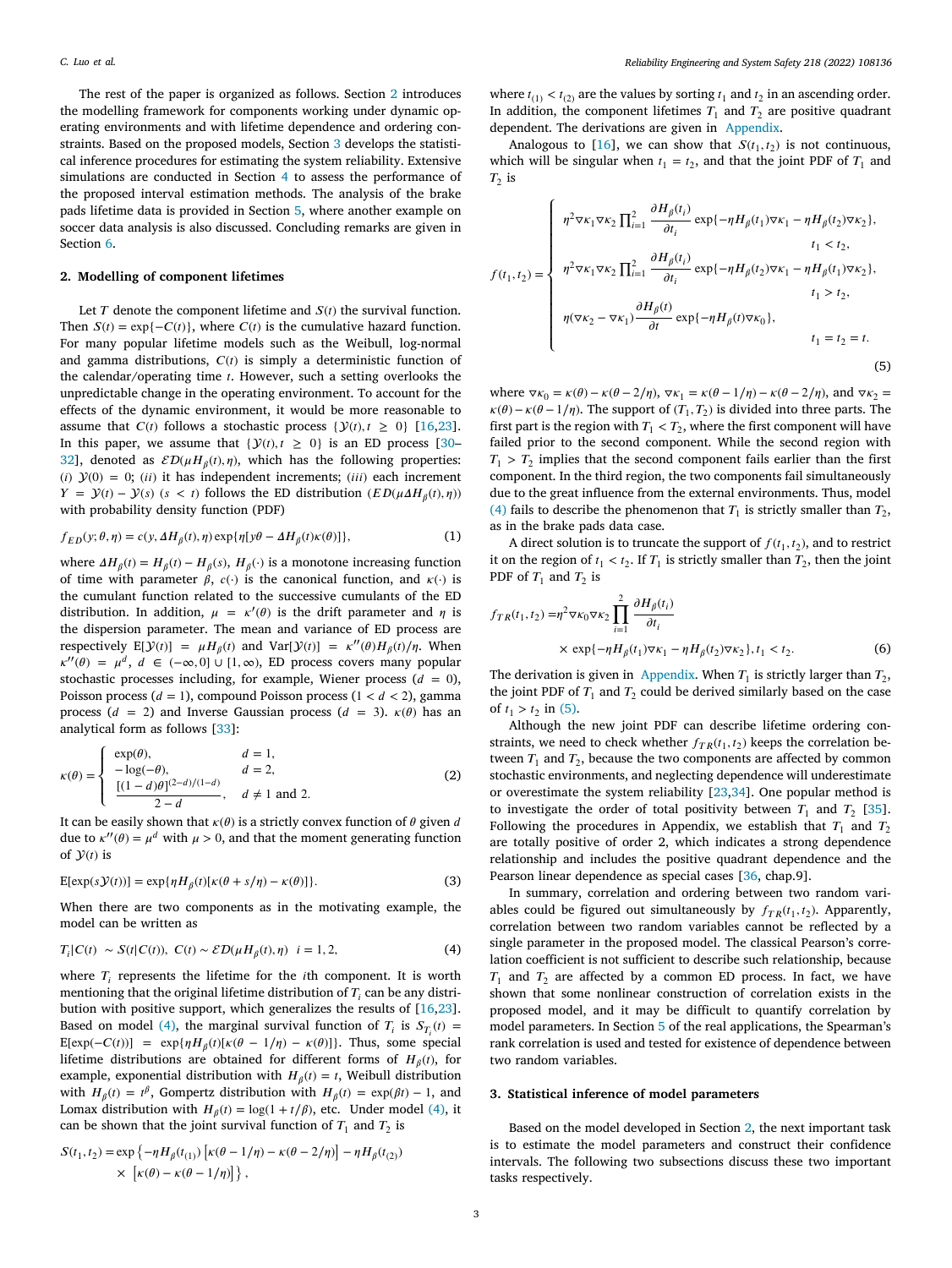#### *3.1. Point estimation*

Assume that the observed data are  $\{(t_{1j}, t_{2j}), j = 1, \ldots, n\}$ , and  $t_{1j} < t_{2j}$  for each *j*. Let  $\theta = (\eta, \theta, d, \beta)$ . The likelihood function based on  $f_{TR}(t_1, t_2)$  in ([6\)](#page-2-4) could be written as

$$
L_1(\theta) = \eta^{2n} [\nabla \kappa_0]^n [\nabla \kappa_2]^n \prod_{i=1}^2 \prod_{j=1}^n H'_\beta(t_{ij})
$$
  
 
$$
\times \exp \left\{-\eta \nabla \kappa_1 \sum_{j=1}^n H_\beta(t_{1j}) - \eta \nabla \kappa_2 \sum_{j=1}^n H_\beta(t_{2j})\right\},
$$
 (7)

where  $H'_{\beta}(t_{ij}) = \frac{\partial H_{\beta}(t)}{\partial t}$  $\partial t$ Let  $\lambda_1 = \eta \nabla \kappa_0$ ,  $\lambda_2 = \eta \nabla \kappa_2$ , and  $\omega =$  $(\lambda_1, \lambda_2, \beta)$ . Then the likelihood function ([7](#page-3-1)) becomes

$$
L_2(\omega) = \lambda_2^n \lambda_1^n \prod_{i=1}^2 \prod_{j=1}^n H'_\beta(t_{ij})
$$
  
 
$$
\times \exp \left\{ -\lambda_1 \sum_{j=1}^n H_\beta(t_{1j}) - \lambda_2 \sum_{j=1}^n [H_\beta(t_{2j}) - H_\beta(t_{1j})] \right\}.
$$
 (8)

Maximizing  $\log L_2(\omega)$  with respect to  $\omega$ , we obtain the maximum likelihood estimators of  $\lambda_1$  and  $\lambda_2$  as follows:

$$
\hat{\lambda}_1 = \frac{n}{\sum_{j=1}^n H_{\hat{\beta}}(t_{1j})}, \ \hat{\lambda}_2 = \frac{n}{\sum_{j=1}^n [H_{\hat{\beta}}(t_{2j}) - H_{\hat{\beta}}(t_{1j})]}.
$$

The maximum likelihood estimator of  $\beta$  can be obtained by maximizing the following function:

$$
-n\log\left(\sum_{j=1}^n [H_\beta(t_{2j}) - H_\beta(t_{1j})]\right) - n\log\left(\sum_{j=1}^n H_\beta(t_{1j})\right) + \sum_{i=1}^2 \sum_{j=1}^n \log H'_\beta(t_{ij}).
$$

**Remark:** Once the data are observed, the values of  $(\hat{\lambda}_1, \hat{\lambda}_2)$  are fixed regardless of the forms of  $\kappa(\cdot)$ . Therefore, the original parameters  $\eta$ ,  $\theta$ and  $d$  cannot be simultaneously identified, and only two of them can be estimated based on the observed data. We recommend two ways to do statistical inference: choose a specified value of d or let  $\eta = 1$ . The former choice means that we choose a specified stochastic process  $\{\mathcal{Y}(t), t \geq 0\}$  to incorporate the effects of dynamic environments into the model, while the latter case is to scale the dispersion parameter and let the data to learn an optimal  $d$  (corresponding to a stochastic process) to describe the stochastic effects of dynamic environment.

# *3.2. Interval estimation*

As reviewed before, interval estimation based on the large-sample normal approximation or the bootstrap usually performs unsatisfactorily when the sample size is small. Here, we propose the generalized inference method to construct confidence intervals for the model parameters. To construct exact confidence interval (CI) of  $\beta$ , we need the following lemmas, which could be adapted from [\[37](#page-8-31)].

**Lemma 1.** *If*  $V_{1:n} < \cdots < V_{n:n}$  are order statistics from standard *exponential distribution with sample size n*, let  $W_1 = nV_{1:n}$ ,  $W_i = (n - 1)$  $(i+1)(V_{i:n}-V_{i-1:n}), i=2,\ldots,n$ , then  $W_1,\ldots,W_n$  are independent standard *exponential random variables.*

<span id="page-3-4"></span>**Lemma 2.** *If*  $Q_i = \sum_{j=1}^i W_j$ ,  $i = 1, ..., n$ , and  $U_i = Q_i/Q_n$ ,  $i = 1, ..., n-1$ , *then*  $U_1$  <  $\cdots$  <  $U_{n-1}$  *are order statistics from uniform* (0, 1) *distribution with sample size*  $n - 1$ .

<span id="page-3-2"></span>**Theorem 1.** Let  $Z_1 = H_\beta(T_1)$  and  $Z_2 = H_\beta(T_2) - H_\beta(T_1)$ . Then  $Z_1$  ~  $Exp(\lambda_1)$  and  $Z_2$  ~  $Exp(\lambda_2)$ , where  $Exp(\lambda)$  denotes the exponential *distribution with rate*  $\lambda$ . Moreover,  $Z_1$  and  $Z_2$  are independent,

See the proof in [Appendix](#page-7-0). From [Theorem](#page-3-2) [1,](#page-3-2) we have that  $\lambda_1 Z_1$  and  $\lambda_2 Z_2$  follow standard exponential distribution and they are independent. Let  $z_{1j} = H_{\beta}(t_{1j}), z_{2j} = H_{\beta}(t_{2j}) - H_{\beta}(t_{1j}), j = 1, ..., n$ . Denote that

 $z_{i1:n} < \cdots < z_{i:n:n}$  are the ascending order of  $z_{ij}, j = 1, ..., n, i = 1, 2$ . Let

$$
W_{i1} = nz_{i:1:n}, W_{ij} = (n-j+1)(z_{i:j:n} - z_{i:j-1:n}), j = 2, ..., n, i = 1, 2.
$$
  

$$
Q_{ij} = \sum_{k=1}^{j} W_{ik}, j = 1, ..., n, U_{i:j} = Q_{ij}/Q_{in}, j = 1, ..., n-1.
$$
  
(9)

<span id="page-3-1"></span>From [Lemmas](#page-3-3) [1](#page-3-2)[–2](#page-3-4) and [Theorem](#page-3-2) 1, we know that both  $U_{1:1} < \cdots <$  $U_{1:n-1}$  and  $U_{2:1}$  *< ··· <*  $U_{2:n-1}$  are the order statistics from the uniform  $(0, 1)$  distribution with sample size  $n-1$ , and they are independent. Then we construct the pivotal quantity [\[38](#page-8-32), chap.9] for the parameter  $\beta$ :

$$
M(\beta) = \sum_{j=1}^{n-1} (-2\log U_{1:j}) + \sum_{j=1}^{n-1} (-2\log U_{2:j}) = M_1(\beta) + M_2(\beta).
$$
 (10)

It can be easily shown that  $M_1(\beta)$  and  $M_2(\beta)$  are strictly increasing function of  $\beta$ . Both  $M_1(\beta)$  and  $M_2(\beta)$  follow the  $\chi^2$  distribution with  $2(n - 1)$  degrees of freedom, and they are independent. Thus,  $M(\beta)$  has the  $\chi^2$  distribution with 4(n – 1) degrees of freedom. An exact 1 –  $\alpha$  Cl for  $\beta$  is

$$
\left[M^{-1}\left[\chi_{1-\alpha/2}^2(4(n-1))\right], M^{-1}\left[\chi_{\alpha/2}^2(4(n-1))\right]\right],\tag{11}
$$

where  $\chi^2_{\alpha}(m)$  is the upper  $\alpha$  percentile of the  $\chi^2$  distribution with m degrees of freedom and  $M^{-1}(x)$  is the solution in  $\beta$  of the equation  $M(\beta) = x$ , for  $x > 0$ .

For the parameter  $\lambda_1$ , we know that  $E_1 = 2\lambda_1 \sum_{j=1}^n z_{1j} = 2\lambda_1 \sum_{j=1}^n z_{1j}$  $H_{\beta}(t_{1j})$  has the  $\chi^2$  distribution with 2*n* degrees of freedom. Then,

<span id="page-3-5"></span>
$$
\lambda_1 = \frac{E_1}{2 \sum_{j=1}^n H_\beta(t_{1j})}.\tag{12}
$$

Let  $g(M, T)$  be the unique solution of  $M(\beta) = x$ . Then according to the substitution method [\[39](#page-8-33)], we substitute  $g(M, T)$  for  $\beta$  in [\(12\)](#page-3-5) and have the generalized pivotal quantity for the parameter  $\lambda_1$ :

<span id="page-3-6"></span>
$$
P_1 = \frac{E_1}{2\sum_{j=1}^n H_{g(M,t)}(t_{1j})},\tag{13}
$$

where  $t = \{(t_{1j}, t_{2j}), j = 1, \ldots, n\}$  is the observed values of  $T =$  $\{(T_{1j}, T_{2j}), j = 1, \ldots, n\}$ . It is easy to see that the distribution of  $P_1$  is free of any unknown parameters.

Notice that  $E_2 = 2\lambda_2 \sum_{j=1}^{n} z_{2j} = 2\lambda_2 \sum_{j=1}^{n} [H_\beta(t_{2j}) - H_\beta(t_{1j})]$  has the  $\chi^2$  distribution with 2n degrees of freedom. Then we have that

$$
\lambda_2 = \frac{E_2}{2\sum_{j=1}^n [H_\beta(t_{2j}) - H_\beta(t_{1j})]}.
$$
\n(14)

Using the substitution method, we have the generalized pivotal quantity for the parameter  $\lambda_2$ :

<span id="page-3-3"></span>
$$
P_2 = \frac{E_2}{2\sum_{j=1}^n [H_{g(M,t)}(t_{2j}) - H_{g(M,t)}(t_{1j})]}.
$$
\n(15)

<span id="page-3-7"></span>The distribution of  $P_2$  is free of any unknown parameters.

For any function of the parameters  $\beta$ ,  $\lambda_1$  and  $\lambda_2$ , say,  $J(\beta, \lambda_1, \lambda_2)$ , the generalized pivotal quantity for  $J(\beta, \lambda_1, \lambda_2)$  can be constructed as

<span id="page-3-8"></span>
$$
P_J = J(g(M, t), P_1, P_2),\tag{16}
$$

which is also free of any unknown parameters. Thus, an approximate 1 − *α* CIs for the parameters  $\lambda_1$ ,  $\lambda_2$  and  $J(\beta, \lambda_1, \lambda_2)$  can be obtained by the following Monte Carlo Algorithm [1.](#page-4-1)

#### **4. Simulation studies**

<span id="page-3-0"></span>For illustration, simulation studies are performed to assess the proposed inference method. Assume that the system has two components, and the effects of random environments are described by ED process  $\mathcal{ED}(\mu H_\beta(t), 1)$ , where  $H_\beta(t) = t^\beta$ , and the parameter d for identifying model is set to be 1.5, 2, and 3 corresponding to compound Poisson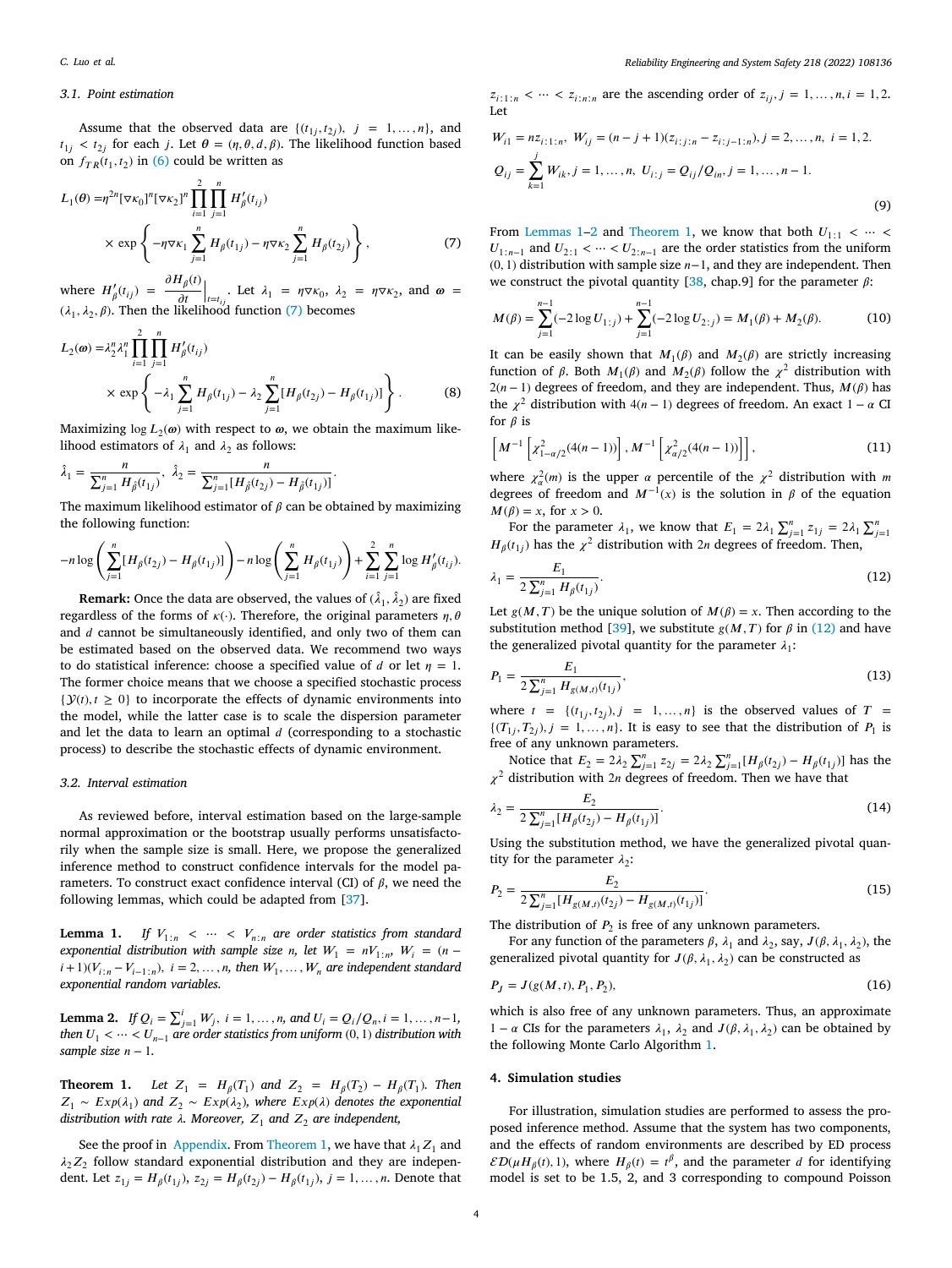

**Fig. 2.** Fitted marginal CDFs for the lifetime data of front and rear brake pads.

<span id="page-4-2"></span>Algorithm 1: Generalized CIs for  $\lambda_1$ ,  $\lambda_2$  and  $J(\beta, \lambda_1, \lambda_2)$ 

- <span id="page-4-1"></span>**Input:** The observed data  $\{(t_{1j}, t_{2j}), j = 1, \dots, n\}.$ **1** Generate *M* ∼  $\chi^2(4(n-1))$ ,  $E_1 \sim \chi^2(2n)$  and  $E_2 \sim \chi^2(2n)$ independently;
- 2 Compute the values of  $P_1$ ,  $P_2$  and  $P_J$  based on  $(13)$  $(13)$ ,  $(15)$  $(15)$  and ([16\)](#page-3-8), respectively;
- **3** Repeat the above two steps  $N$  times, and get  $N$  values of  $P_i$ :  $P_{i1}, \cdots, P_{iN}, i = 1, 2, J;$
- **4** Let  $P_{i,\alpha}$  denotes the upper  $\alpha$  percentile of  $P_i$ . Then  $P_{i,1-\alpha/2}$  and  $P_{i,\alpha/2}$  can be obtained based on  $P_{i1}, \dots, P_{iN}$ ;
- **5** [ $P_{i,1-\alpha/2}$ ,  $P_{i,\alpha/2}$ ] is an approximate 1 −  $\alpha$  CI for the corresponding parameter.

process, gamma process and Inverse Gaussian process, respectively. Without loss of generality, let  $\mu = 1$ . Then the parameters  $(\lambda_1, \lambda_2)$ (1.000, 0.667), (1.098, 0.693) and (1.236, 0.732), respectively.  $\beta$  is chosen as 0.8 and 3 corresponding to decreasing and increasing failure rate, respectively. In addition, the sample size  $n$  is set as 20, 30 and 50.

For each combination of  $(n, d, \beta)$ , we generate 2,000 samples to obtain the bias and mean square errors (MSE) of estimating the parameters as well the 0.05 and 0.95 lifetime quantiles of the two components (denoted as  $t_{1,0.05}$ ,  $t_{1,0.95}$ ,  $t_{2,0.05}$ ,  $t_{2,0.95}$ ). For better presentation, the results of relative bias (RB) and root MSE (RMSE), which are defined as

$$
RB = \left| \frac{1}{2000} \sum_{i=1}^{2000} \frac{\hat{\theta}_i - \theta}{\theta} \right| \times 100, \quad RMSE = \sqrt{\frac{1}{2000} \sum_{i=1}^{2000} (\hat{\theta}_i - \theta)^2},
$$
(17)

are reported in [Tables](#page-5-0) [1](#page-5-0)[–2.](#page-5-1) Overall, the parameters can be satisfactorily estimated in all the scenarios, as the RMSEs are all quite small in [Table](#page-5-1) [2](#page-5-1). It is observed that the RBs for estimating the 0.05 lifetime quantiles can be relatively large (10%–20%) when  $\beta = 0.8$  and  $n \le 30$ . This is because the true values of the 0.05 lifetime quantiles are small and a small bias on the parameter estimates may yield a large bias in estimating the lifetime quantiles. On the other hand, the estimation performance in terms of RMSE is still satisfactory and when  $n = 50$ , the RBs of the 0.05 lifetime quantiles are all less than 10%.

We then the performance of the proposed GPQ method in constructing the CIs for the model parameters as well as the lifetime quantiles. We set  $N=10,000$  $N=10,000$  $N=10,000$  in Algorithm 1 and use the empirical percentiles for interval estimation with the nominal level 95%. Based on 2,000 replications, the coverage probabilities (CPs) are shown in [Table](#page-6-1) [3](#page-6-1), where the other model settings are the same as those of the point estimation procedures. As seen, the CPs are always very close the nominal

level regardless of the parameter settings and sample sizes, indicating the superiority of the proposed interval estimation procedures. The almost accurate quantification of the uncertainties evidently provides precise information on the component reliability, which is valuable in designing new systems or comparing competitive designs.

# **5. Applications**

<span id="page-4-0"></span>For illustrative purposes, two examples are analysed to show how the proposed framework can be applied in practice. We first revisit the lifetime data of brake pads and then conduct a detailed analysis on a dataset from the UEFA Champion's League. In both applications, three commonly-used forms of  $H_\beta(t)$ , i.e.,  $t^\beta$ ,  $\exp(\beta t) - 1$  and  $\log(1 + t/\beta)$ , are used for comparison. The Akaike information criterion (AIC) and Bayesian information criterion (BIC) are used for model selection and the model with the smallest AIC or BIC value is selected.

#### *5.1. Brake pad data analysis*

We revisit the lifetime data of the front and rear brake pads as introduced in Section [1](#page-0-5). We first check the correlations between the lifetimes of the front and rear brake pads. Unlike the classical Pearson's correlation coefficient that describes the linear relationship between two random variables, Spearman's rank correlation is used to characterize nonlinear correlation. The Spearman's rank correlation for this dataset is  $\rho = 0.336$ , and the *p*-value of testing for association between  $T_1$  and  $T_2$  is 0.048, which means that correlation exists between the two random variables under the significance level 0.05. The proposed model [\(6\)](#page-2-4) with  $H_{\beta}(t) = t^{\beta}$ ,  $\exp(\beta t) - 1$  and  $\log(1 + t/\beta)$  is fitted for comparison. The point estimates and the 95% CIs of the model parameters are obtained for each form of  $H_\beta(t)$ , as listed in [Table](#page-6-2) [4](#page-6-2). The values of AIC and BIC suggest that the model with  $H_\beta(t) = t^\beta$  provides the best fit.

Once  $H_\beta(t) = t^\beta$  is selected, we could use the ML estimates to estimate the individual reliability of font and rear brake pads. For example, the estimated marginal cumulative distribution functions (CDFs) are plotted in [Fig.](#page-4-2) [2,](#page-4-2) where the empirical CDFs are also plotted. As seen, the estimated results and the empirical results match reasonably well, indicating the appropriateness of our modelling and estimation framework. The estimated reliability information is valuable in many subsequent decision-making activities including reliability prediction of new car, prediction of warranty costs, planing of maintenance activities, and assessment of the effects of a proposed design change [[40,](#page-8-34)[41](#page-8-35)].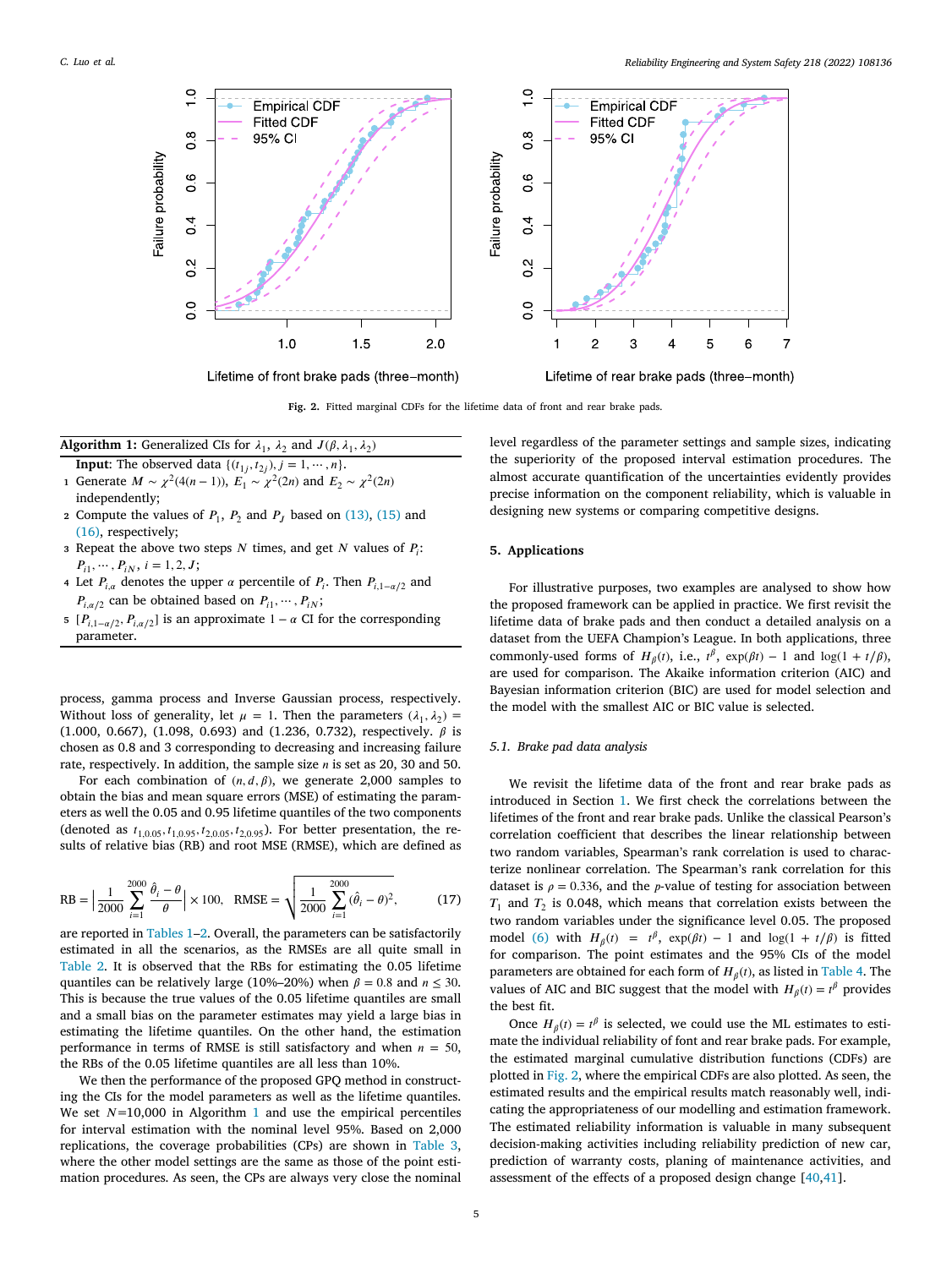|  |  | Reliability Engineering and System Safety 218 (2022) 108136 |  |  |  |
|--|--|-------------------------------------------------------------|--|--|--|
|--|--|-------------------------------------------------------------|--|--|--|

| $\beta = 0.8$ |                   |            |             |             |       |                  |              |              |              |              |
|---------------|-------------------|------------|-------------|-------------|-------|------------------|--------------|--------------|--------------|--------------|
| Model         | Sample size $(n)$ | Parameters |             |             |       |                  |              |              |              |              |
|               |                   | $\beta$    | $\lambda_1$ | $\lambda_2$ | $\mu$ | d                | $t_{1,0.05}$ | $t_{1,0.95}$ | $t_{2,0.05}$ | $t_{2,0.95}$ |
|               | 20                | 4.836      | 1.154       | 5.533       | 2.613 | 0.308            | 16.874       | 7.102        | 23.153       | 0.934        |
| $d = 1.5$     | 30                | 3.562      | 0.126       | 4.486       | 2.243 | 0.935            | 12.854       | 4.475        | 17.946       | 1.426        |
|               | 50                | 1.431      | 0.234       | 2.054       | 1.389 | 0.702            | 5.648        | 2.197        | 9.575        | 0.829        |
|               | 20                | 5.154      | 1.126       | 5.644       | 2.737 | 0.928            | 15.520       | 7.214        | 23.650       | 1.032        |
| $d=2$         | 30                | 3.582      | 0.452       | 4.311       | 1.931 | 1.306            | 12.865       | 4.431        | 17.905       | 1.519        |
|               | 50                | 1.634      | 0.246       | 2.253       | 1.312 | 1.865            | 4.642        | 2.867        | 9.617        | 0.723        |
|               | 20                | 5.207      | 1.379       | 5.016       | 5.684 | 5.046            | 15.688       | 7.351        | 23.363       | 1.850        |
| $d = 3$       | 30                | 3.583      | 0.754       | 3.968       | 5.137 | 4.556            | 12.772       | 4.396        | 17.502       | 1.640        |
|               | 50                | 1.694      | 0.430       | 1.953       | 2.102 | 1.318            | 5.673        | 2.378        | 9.847        | 0.972        |
| $\beta = 3$   |                   |            |             |             |       |                  |              |              |              |              |
| Model         | Sample size $(n)$ | Parameters |             |             |       |                  |              |              |              |              |
|               |                   | $\beta$    | $\lambda_1$ | $\lambda_2$ | $\mu$ | $\boldsymbol{d}$ | $t_{1,0.05}$ | $t_{1,0.95}$ | $t_{2,0.05}$ | $t_{2,0.95}$ |
|               | 20                | 4.924      | 1.179       | 5.754       | 2.263 | 0.313            | 4.491        | 1.951        | 6.112        | 0.245        |
| $d = 1.5$     | 30                | 3.528      | 0.304       | 4.291       | 2.986 | 0.905            | 3.497        | 1.138        | 3.898        | 0.476        |
|               | 50                | 1.711      | 0.438       | 2.151       | 1.551 | 0.763            | 1.534        | 0.637        | 2.539        | 0.218        |
|               | 20                | 4.975      | 1.462       | 5.557       | 3.083 | 0.796            | 4.477        | 1.934        | 6.054        | 0.284        |
| $d=2$         | 30                | 3.571      | 0.748       | 4.105       | 2.442 | 1.224            | 3.565        | 1.147        | 3.981        | 0.538        |
|               | 50                | 1.710      | 0.497       | 1.983       | 1.818 | 1.842            | 1.517        | 0.641        | 2.564        | 0.241        |
|               | 20                | 5.026      | 1.718       | 4.917       | 4.107 | 5.046            | 4.388        | 1.931        | 5.897        | 0.371        |
| $d = 3$       | 30                | 3.584      | 0.991       | 3.798       | 3.638 | 4.296            | 3.605        | 1.135        | 4.057        | 0.561        |
|               | 50                | 1.704      | 0.543       | 1.844       | 1.012 | 1.211            | 1.566        | 0.656        | 2.576        | 0.272        |

<span id="page-5-0"></span>

| Table 1 |  |                                                                |  |  |  |
|---------|--|----------------------------------------------------------------|--|--|--|
|         |  | The RB of the estimates for different sample sizes and models. |  |  |  |
|         |  |                                                                |  |  |  |

**Table 2**

|  |  |  |  | The RMSE of the estimates for different sample sizes and models. |  |  |  |  |  |  |
|--|--|--|--|------------------------------------------------------------------|--|--|--|--|--|--|
|--|--|--|--|------------------------------------------------------------------|--|--|--|--|--|--|

<span id="page-5-1"></span>

| Model       | Sample size $(n)$ | Parameters        |             |       |       |              |              |              |              |       |
|-------------|-------------------|-------------------|-------------|-------|-------|--------------|--------------|--------------|--------------|-------|
|             | $\beta$           | $\lambda_1$       | $\lambda_2$ | $\mu$ | d     | $I_{1,0.05}$ | $I_{1,0.95}$ | $t_{2,0.05}$ | $t_{2,0.95}$ |       |
|             | 20                | 0.133             | 0.276       | 0.224 | 0.247 | 1.856        | 0.023        | 1.099        | 0.053        | 1.776 |
| $d = 1.5$   | 30                | 0.107             | 0.205       | 0.181 | 0.187 | 1.431        | 0.018        | 0.865        | 0.039        | 1.479 |
|             | 50                | 0.074             | 0.149       | 0.128 | 0.138 | 0.893        | 0.012        | 0.775        | 0.025        | 1.101 |
|             | 20                | 0.135             | 0.296       | 0.216 | 0.268 | 2.152        | 0.022        | 1.116        | 0.049        | 1.741 |
| $d=2$       | 30                | 0.106             | 0.224       | 0.185 | 0.232 | 1.823        | 0.016        | 0.857        | 0.037        | 1.457 |
|             | 50                | 0.078             | 0.167       | 0.130 | 0.176 | 1.396        | 0.011        | 0.761        | 0.024        | 1.003 |
|             | 20                | 0.136             | 0.336       | 0.229 | 0.293 | 2.330        | 0.018        | 1.105        | 0.048        | 1.663 |
| $d=3$       | 30                | 0.106             | 0.240       | 0.181 | 0.261 | 1.930        | 0.013        | 0.740        | 0.036        | 1.423 |
|             | 50                | 0.079             | 0.183       | 0.132 | 0.186 | 1.813        | 0.009        | 0.769        | 0.023        | 1.026 |
| $\beta = 3$ |                   |                   |             |       |       |              |              |              |              |       |
| Modal       | $Comula$ $g(m)$   | <b>Dovomotors</b> |             |       |       |              |              |              |              |       |

| www       | $\alpha$ outpic $\alpha$ and $\alpha$ | 1 an ann ciùi <i>s</i> |             |             |       |       |              |              |              |              |
|-----------|---------------------------------------|------------------------|-------------|-------------|-------|-------|--------------|--------------|--------------|--------------|
|           |                                       | β                      | $\lambda_1$ | $\lambda_2$ | $\mu$ | d     | $t_{1,0.05}$ | $t_{1,0.95}$ | $t_{2,0.05}$ | $t_{2,0.95}$ |
|           | 20                                    | 0.512                  | 0.280       | 0.220       | 0.232 | 1.925 | 0.070        | 0.119        | 0.097        | 0.120        |
| $d = 1.5$ | 30                                    | 0.408                  | 0.204       | 0.183       | 0.193 | 1.425 | 0.057        | 0.095        | 0.079        | 0.098        |
|           | 50                                    | 0.297                  | 0.156       | 0.141       | 0.135 | 0.940 | 0.042        | 0.077        | 0.060        | 0.077        |
|           | 20                                    | 0.511                  | 0.309       | 0.224       | 0.245 | 2.375 | 0.068        | 0.115        | 0.095        | 0.118        |
| $d=2$     | 30                                    | 0.407                  | 0.223       | 0.187       | 0.207 | 1.985 | 0.055        | 0.092        | 0.078        | 0.097        |
|           | 50                                    | 0.297                  | 0.171       | 0.144       | 0.183 | 1.524 | 0.041        | 0.075        | 0.059        | 0.076        |
|           | 20                                    | 0.510                  | 0.351       | 0.231       | 0.261 | 2.822 | 0.065        | 0.111        | 0.093        | 0.116        |
| $d=3$     | 30                                    | 0.407                  | 0.251       | 0.193       | 0.234 | 2.515 | 0.053        | 0.089        | 0.076        | 0.095        |
|           | 50                                    | 0.296                  | 0.192       | 0.148       | 0.208 | 2.413 | 0.039        | 0.072        | 0.057        | 0.075        |
|           |                                       |                        |             |             |       |       |              |              |              |              |

## *5.2. Soccer data analysis*

The second example is the UEFA Champion's League (soccer) data from [\[42](#page-8-36)]. The data have two variables: the first variable  $T_1$  represents the time in minutes of the first goal of any type scored by the home team, and the second variable  $T<sub>2</sub>$  denotes the time of the first kick goal scored by any team. The sample size of the original data is 37. In this case all possibilities are open, for instance  $T_1 < T_2$ ,  $T_1 > T_2$  or  $T_1 = T_2$ , and they occur with positive probabilities. Thus, the joint PDF in ([5](#page-2-3)) can be used to analyse this dataset. All the data points have been divided by 60, so that the unit is changed to be hour and the model parameters are of the same order. Based on the complete data, the AIC and BIC values are computed for  $H_{\beta}(t) = t^{\beta}$ ,  $\exp(\beta t) - 1$  and  $\log(1 + t/\beta)$ ,

respectively. The model with  $H_{\beta}(t) = \exp(\beta t) - 1$  has the smallest AIC and BIC values, which are 91.337 and 97.781, respectively.

For illustrating the effectiveness of model [\(6\)](#page-2-4), we use the data with  $T_1$  <  $T_2$ , and only 17 observations are kept. Firstly, we check the correlation between the two variables. For this dataset, the Spearman's rank correlation  $\rho = 0.556$ , and the *p*-value of testing for association between  $T_1$  and  $T_2$  is 0.021, which indicates that the two random variables are correlated under the significance level 0.05. Secondly, the proposed model is applied to analyse this dataset. The point and interval estimation of the parameters are obtained by the proposed generalized inference. The results as well as AIC and BIC values are listed in [Table](#page-7-1) [5](#page-7-1). From Table [5,](#page-7-1) we see that the model with  $H_{\beta}(t) =$  $exp(\beta t)$ −1 has the smallest AIC and BIC, which is the same as the results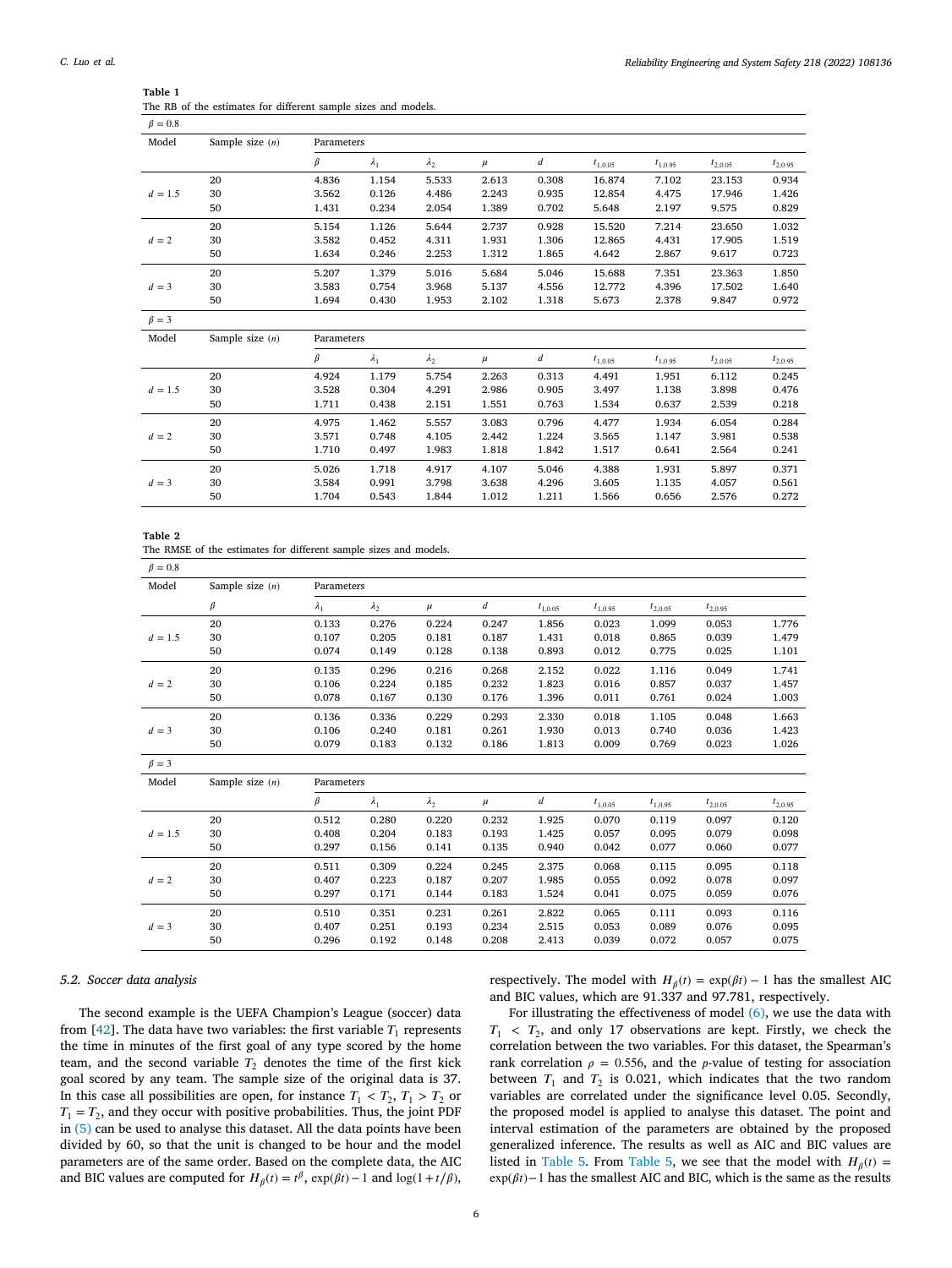|  | Reliability Engineering and System Safety 218 (2022) 108136 |  |  |  |  |  |
|--|-------------------------------------------------------------|--|--|--|--|--|
|--|-------------------------------------------------------------|--|--|--|--|--|

| $\beta = 0.8$ |                   |            |             |             |        |                  |              |              |              |              |
|---------------|-------------------|------------|-------------|-------------|--------|------------------|--------------|--------------|--------------|--------------|
| Model         | Sample size $(n)$ | Parameters |             |             |        |                  |              |              |              |              |
|               |                   | $\beta$    | $\lambda_1$ | $\lambda_2$ | $\mu$  | $\boldsymbol{d}$ | $t_{1,0.05}$ | $t_{1,0.95}$ | $t_{2,0.05}$ | $t_{2,0.95}$ |
|               | 20                | 0.9545     | 0.9435      | 0.9515      | 0.9605 | 0.9555           | 0.9565       | 0.9445       | 0.9535       | 0.9465       |
| $d = 1.5$     | 30                | 0.9470     | 0.9530      | 0.9495      | 0.9590 | 0.9465           | 0.9505       | 0.9490       | 0.9485       | 0.9505       |
|               | 50                | 0.9515     | 0.9490      | 0.9505      | 0.9550 | 0.9480           | 0.9505       | 0.9505       | 0.9495       | 0.9500       |
|               | 20                | 0.9535     | 0.9450      | 0.9525      | 0.9615 | 0.9595           | 0.9560       | 0.9470       | 0.9535       | 0.9455       |
| $d=2$         | 30                | 0.9470     | 0.9530      | 0.9495      | 0.9595 | 0.9465           | 0.9505       | 0.9490       | 0.9510       | 0.9515       |
|               | 50                | 0.9485     | 0.9480      | 0.9495      | 0.9505 | 0.9520           | 0.9490       | 0.9520       | 0.9510       | 0.9505       |
|               | 20                | 0.9530     | 0.9455      | 0.9535      | 0.9540 | 0.9540           | 0.9550       | 0.9475       | 0.9535       | 0.9450       |
| $d = 3$       | 30                | 0.9470     | 0.9535      | 0.9500      | 0.9520 | 0.9465           | 0.9510       | 0.9500       | 0.9475       | 0.9505       |
|               | 50                | 0.9485     | 0.9480      | 0.9505      | 0.9495 | 0.9485           | 0.9515       | 0.9495       | 0.9485       | 0.9505       |
| $\beta = 3$   |                   |            |             |             |        |                  |              |              |              |              |
| Model         | Sample size $(n)$ | Parameters |             |             |        |                  |              |              |              |              |
|               |                   | $\beta$    | $\lambda_1$ | $\lambda_2$ | $\mu$  | d                | $t_{1,0.05}$ | $t_{1,0.95}$ | $t_{2,0.05}$ | $t_{2,0.95}$ |
|               | 20                | 0.9515     | 0.9435      | 0.9525      | 0.9645 | 0.9665           | 0.9585       | 0.9480       | 0.9535       | 0.946        |
| $d = 1.5$     | 30                | 0.9445     | 0.9460      | 0.9450      | 0.9560 | 0.9570           | 0.9430       | 0.9465       | 0.9440       | 0.938        |
|               | 50                | 0.9445     | 0.9505      | 0.9500      | 0.9455 | 0.9390           | 0.9460       | 0.9420       | 0.9420       | 0.955        |
|               | 20                | 0.9515     | 0.9450      | 0.9520      | 0.9615 | 0.9690           | 0.9590       | 0.948        | 0.9535       | 0.9445       |
| $d=2$         | 30                | 0.9445     | 0.9485      | 0.9445      | 0.9565 | 0.9585           | 0.9430       | 0.947        | 0.9435       | 0.9390       |
|               | 50                | 0.9445     | 0.9470      | 0.9495      | 0.9505 | 0.9390           | 0.9465       | 0.942        | 0.9425       | 0.9545       |
|               | 20                | 0.9510     | 0.9445      | 0.9545      | 0.9565 | 0.9615           | 0.9590       | 0.9475       | 0.953        | 0.9455       |
| $d = 3$       | 30                | 0.9445     | 0.9490      | 0.9450      | 0.9520 | 0.9480           | 0.9430       | 0.9475       | 0.944        | 0.9385       |
|               | 50                | 0.9445     | 0.9460      | 0.9515      | 0.9485 | 0.9385           | 0.9460       | 0.9425       | 0.943        | 0.9565       |
|               |                   |            |             |             |        |                  |              |              |              |              |

<span id="page-6-1"></span>**Table 3** The CP of the estimates for different sample sizes and models.

**Table 4**

The point and 95% CI estimates of the parameter for the lifetime data of the brake pads.

<span id="page-6-2"></span>

| $\mathbf{r}$<br>$H_\beta(t)$ | Estimate | $\beta$ | $\mu$ | d      | $\lambda_1$ | $\lambda$ <sub>2</sub> $\times$ 100 | AIC     | <b>BIC</b> |
|------------------------------|----------|---------|-------|--------|-------------|-------------------------------------|---------|------------|
|                              | Point    | 4.105   | 0.106 | 11.506 | 0.266       | 0.272                               |         |            |
| $t^{\beta}$                  | 2.5%     | 3.372   | 0.063 | 6.381  | 0.158       | 0.069                               | 67.431  | 72.097     |
|                              | 97.5%    | 4.928   | 0.163 | 19.362 | 0.407       | 0.870                               |         |            |
|                              | Point    | 1.067   | 0.132 | 15.184 | 0.325       | 0.928                               |         |            |
| $\exp(\beta t) - 1$          | 2.5%     | 0.384   | 0.064 | 6.393  | 0.159       | 0.070                               | 83.778  | 88.444     |
|                              | 97.5%    | 1.654   | 0.166 | 19.586 | 0.410       | 1.170                               |         |            |
|                              | Point    | 0.234   | 0.121 | 12.557 | 0.251       | 0.303                               |         |            |
| $log(1 + t/\beta)$           | 2.5%     | 0.084   | 0.067 | 5.273  | 0.152       | 0.074                               | 121.120 | 125.786    |
|                              | 97.5%    | 0.369   | 0.172 | 18.569 | 0.398       | 0.883                               |         |            |

based on the complete data. The effects of the dynamic environment is characterized by ED process  $\mathcal{ED}(0.54[\exp(1.695t) - 1], 1)$  with  $d = 2.297$ . Since  $d = 2$  (corresponding to gamma process) lies in the 95% CI of d, i.e., (1.329, 2.948), we can state that gamma process reflects the effects of the dynamic environment. [Fig.](#page-7-2) [3](#page-7-2) shows the estimated marginal CDFs and their 95% CIs for  $T_1$  and  $T_2$ , where we can see that the estimated CDF fits the empirical CDF reasonably well.

#### **6. Conclusion**

<span id="page-6-0"></span>This paper proposed a general statistical framework for system reliability evaluation considering the dynamic operating environments, the correlated component lifetimes, and the lifetime ordering constraints. To the best of our knowledge, this is the first study which simultaneously tackles the above-mentioned three practical issues. The exponential dispersion process was proposed to model the cumulative hazard function, which effectively captured the effects brought by the dynamic environments and the resulting correlated lifetimes. By truncating the joint lifetime distribution, the ordering constraint was further incorporated. Based on the developed model, the point and interval estimates of the model parameters and the lifetime quantiles were readily obtained. In particular, simulation studies showed that the proposed confidence intervals always maintained a very accurate coverage regardless of the sample sizes and parameter settings. At last, the usefulness and effectiveness of the proposed framework was well illustrated by the real brake pads lifetime data and soccer data.

Future research may focus on systems with more than two components. A direct extension of the proposed framework is not easy as lifetime ordering of multiple components can be complicated and the generalized pivotal quantities cannot be straightforwardly constructed. In addition, it is possible to consider random effects among different systems when the lifetime data are from different sources. One way of doing this is to allow one model parameter to change over systems. However, such a treatment may bring in difficulties in statistical inference. Furthermore, more accurate evaluation of the system reliability is expected if the lifetime data from field and lab test are jointly analysed [\[43](#page-8-37)]. We believe this study could serve as the building block for all the mentioned research directions but substantial efforts are still needed.

# **Declaration of competing interest**

The authors declare that they have no known competing financial interests or personal relationships that could have appeared to influence the work reported in this paper.

## **Acknowledgement**

We sincerely thank the editor, the AE and four reviewers for their insightful comments that have considerably improved the paper. This work is supported by Natural Science Foundation of China (12171432, 11671303, 72101070) and Hangzhou Normal University (2021QDL004).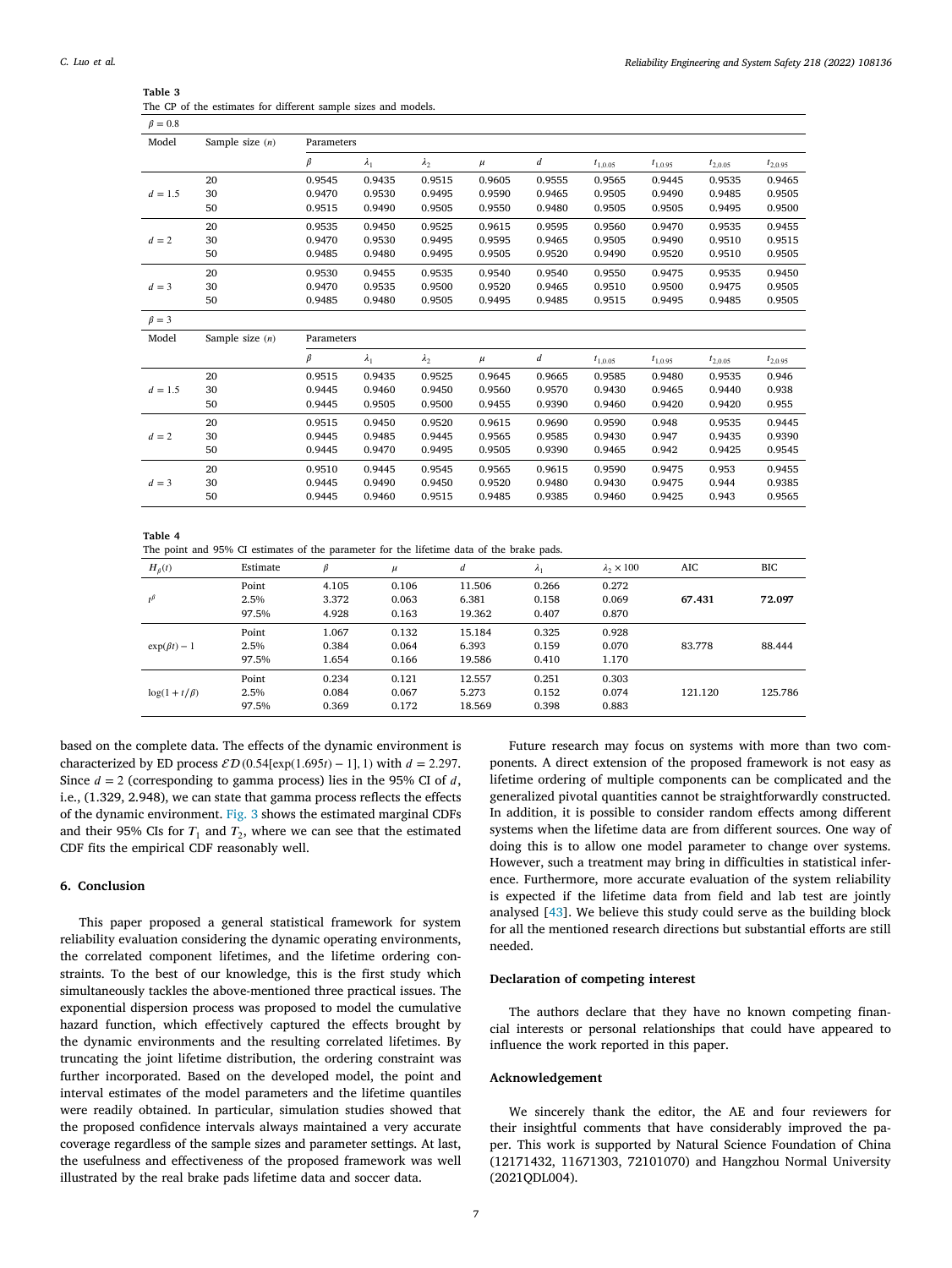**Table 5**

<span id="page-7-1"></span>

| tavic J |                                                                                           |  |
|---------|-------------------------------------------------------------------------------------------|--|
|         | The point and 95% CI estimates of the parameter based on the soccer data with $T_1 < T_2$ |  |

| The point and 95% CI estimates of the parameter based on the soccer data with $T_1 < T_2$ . |          |       |        |        |             |             |       |       |
|---------------------------------------------------------------------------------------------|----------|-------|--------|--------|-------------|-------------|-------|-------|
| $H_{\beta}(t)$                                                                              | Estimate | β     | $\mu$  | d      | $\lambda_1$ | $\lambda_2$ | AIC   | BІC   |
|                                                                                             | Point    | 1.567 | 8.351  | 11.697 | 3.450       | 2.085       |       |       |
| $t^{\beta}$                                                                                 | 2.5%     | 1.040 | 2.051  | 3.634  | 1.893       | 1.213       | 11.00 | 13.50 |
|                                                                                             | 97.5%    | 2.164 | 12.223 | 19.818 | 5.542       | 3.223       |       |       |
|                                                                                             | Point    | 1.694 | 0.540  | 2.297  | 0.783       | 0.449       |       |       |
| $\exp(\beta t) - 1$                                                                         | 2.5%     | 1.045 | 0.055  | 1.329  | 0.468       | 0.203       | 8.20  | 10.70 |
|                                                                                             | 97.5%    | 2.147 | 1.154  | 2.948  | 1.475       | 0.867       |       |       |
|                                                                                             | Point    | 1.673 | 3.156  | 2.214  | 3.289       | 1.886       |       |       |
| $\log(1+t/\beta)$                                                                           | 2.5%     | 1.142 | 2.042  | 1.351  | 1.788       | 1.222       | 22.2  | 24.70 |
|                                                                                             | 97.5%    | 2.679 | 4.861  | 3.460  | 5.312       | 3.151       |       |       |
|                                                                                             |          |       |        |        |             |             |       |       |



**Fig. 3.** Fitted marginal CDFs of  $T_1$  and  $T_2$  based on soccer data with  $T_1 < T_2$ .

<span id="page-7-2"></span>**Appendix**

Then we have

# <span id="page-7-0"></span>*A.1. Derivations of joint distribution of*  $T_1$  *and*  $T_2$  *under model* ([4](#page-2-2))

(i) According to the property of ED process, we know that  $C(t_{(1)})$  and  $\Delta C(t_{(2)}) = C(t_{(2)}) - C(t_{(1)})$  are independent.  $C(t_{(1)}) \sim ED(\mu H_{\beta}(t_{(1)}), \eta)$  and  $\Delta C(t_{(2)}) \sim ED(\mu \Delta H_{\beta}(t_{(2)}), \eta)$ . Conditioned on  $C(t_{(1)})$  and  $\Delta C(t_{(2)}),$ 

 $P(T_1 > t_1, T_2 > t_2 | C(t_{(1)}), \Delta C(t_{(2)})) = \exp\{-2C(t_{(1)})\} \exp\{-\Delta C(t_{(2)})\}.$ 

Then taking the expectation of  $P(T_1 > t_1, T_2 > t_2 | C(t_{(1)})$ ,  $\Delta C(t_{(2)})$ ) with respect to  $C(t_{(1)})$  and  $\Delta C(t_{(2)})$ , we have

$$
S(t_1, t_2) = P(T_1 > t_1, T_2 > t_2)
$$
  
=  $E_{C(t_{(1)})}[\exp\{-2C(t_{(1)})\}]E_{AC(t_{(2)})}[\exp\{-AC(t_{(2)})\}]$   
=  $\exp\{\eta H_{\beta}(t_{(1)})[\kappa(\theta - 2/\eta) - \kappa(\theta)]\}$   
 $\times \exp\{\eta \Delta H_{\beta}(t_{(2)})[\kappa(\theta - 1/\eta) - \kappa(\theta)]\}$   
=  $\exp\{-\eta H_{\beta}(t_{(1)}) [\kappa(\theta - 1/\eta) - \kappa(\theta - 2/\eta)] - \eta H_{\beta}(t_{(2)})$   
 $\times [\kappa(\theta) - \kappa(\theta - 1/\eta)]\},$ 

where the calculation of the third equality is from ([3\)](#page-2-5).

(ii) Two random variables  $T_1$  and  $T_2$  are said to be positive quadrant dependent if

$$
P(T_1 > t_1, T_2 > t_2) \ge P(T_1 > t_1)P(T_2 > t_2),
$$

for all  $t_1$  and  $t_2$ .

The survival function of  $T_i$  can be derived as

 $P(T_i > t_i) = E_{C(t_i)}[\exp\{-C(t_i)\}]$  $= \exp\{-\eta H_{\beta}(t_i)[\kappa(\theta) - \kappa(\theta - 1/\eta)]\}, i = 1, 2.$ 

$$
Q(t_1, t_2) = \frac{P(T_1 > t_1, T_2 > t_2)}{P(T_1 > t_1)P(T_2 > t_2)}
$$
  
=  $\exp{\{\eta H_\beta(t_{(1)})[(\kappa(\theta) - \kappa(\theta - 1/\eta))]}$   
-  $(\kappa(\theta - 1/\eta) - \kappa(\theta - 2/\eta))]\}.$  (18)

 $1.2$ 

 $14$ 

Since  $\kappa(\cdot)$  is a convex function, we have that  $[\kappa(\theta) - \kappa(\theta - 1/\eta)] - [\kappa(\theta 1/\eta$  –  $\kappa$ ( $\theta$  – 2/ $\eta$ )] ≥ 0. Then  $Q(t_1, t_2)$  ≥ 1. Therefore,  $T_1$  and  $T_2$  are positive quadrant dependent.

## *A.2. Derivations of joint distribution of*  $T_1$  *and*  $T_2$  *under*  $T_1 < T_2$

First, we compute the probability of  $T_1 < T_2$ , that is,

$$
P(T_1 < T_2) = \int_0^\infty \int_0^{t_2} f(t_1, t_2) dt_1 dt_2
$$
\n
$$
= \int_0^\infty \int_0^{t_2} \eta^2 \nabla \kappa_1 \nabla \kappa_2 \prod_{i=1}^2 \frac{\partial H_\beta(t_i)}{\partial t_i}
$$
\n
$$
\times \exp\{-\eta H_\beta(t_1) \nabla \kappa_1 - \eta H_\beta(t_2) \nabla \kappa_2\} dt_1 dt_2
$$
\n
$$
= \int_0^\infty \eta \nabla \kappa_2 \frac{\partial H_\beta(t_2)}{\partial t_2} \exp\{-\eta H_\beta(t_2) \nabla \kappa_2\}
$$
\n
$$
\times [1 - \exp\{-\eta H_\beta(t_2) \nabla \kappa_1\}] dt_2
$$
\n
$$
= 1 - \frac{\nabla \kappa_2}{\nabla \kappa_1 + \nabla \kappa_2} = \frac{\nabla \kappa_1}{\nabla \kappa_0}.
$$